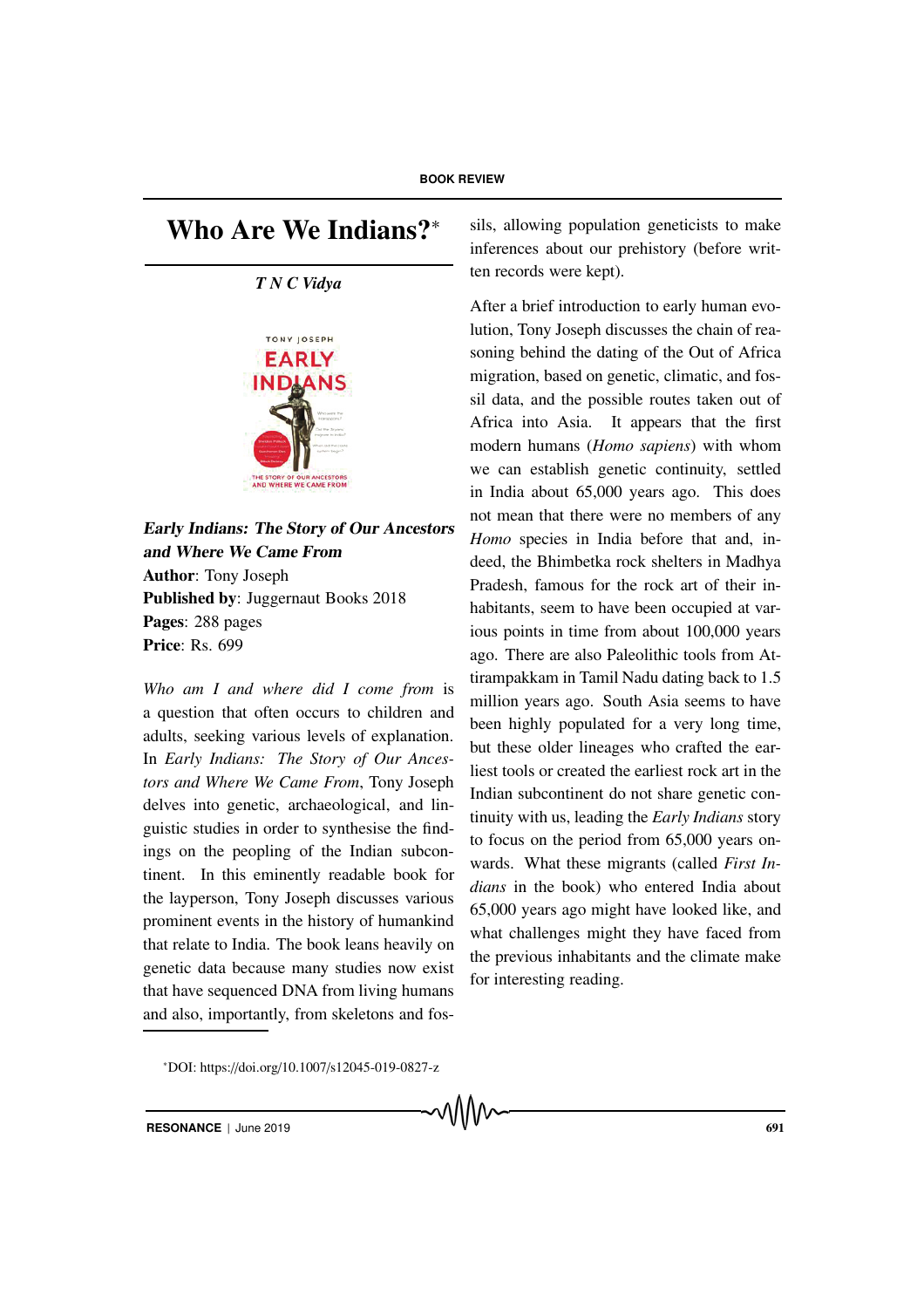As you may know, we harbour DNA in chromosomes in the nucleus, but also have DNA inside mitochondria, the organelles inside cells that help with energy production. We inherit mitochondria, and hence, mitochondrial DNA, only from our mothers. Nuclear DNA, apart from that in the sex chromosomes, is inherited from both parents, while Y chromosomal DNA is passed on from father to son. Therefore, mitochondrial DNA can be used to trace female lineages, Y chromosomal DNA, to trace male lineages, and the remaining genomic DNA, to find common patterns between the sexes. By examining genetic variants in a particular kind of DNA (mitochondrial, Y chromosomal, etc.) amongst people and with a knowledge of the mutation rate of that DNA, we can find out how closely or distantly related we are to one another and how long ago we shared common ancestors. It turns out that the ancestry of about 50–65% of our (present-day humans in the Indian subcontinent) genomic DNA comes from the First Indians. The remaining ancestry is from later migrations as we shall see below.

Whereas modern humans were initially hunter-gatherers, agriculture became established between about 11,700–7000 years ago (9700–5000 BCE) in the Fertile Crescent (in West Asia, including the eastern Mediterranean regions and modern-day Iran and Iraq), South Asia, Egypt, and China. It appears, based on genetic studies, that agriculturists from the Zagros region of Iran migrated to the Indus Valley latest by 6700–5000 years ago (4700–3000 BCE). Mehrgarh (in Balochistan) was "the hotspot of the earliest experiments in agriculture in South Asia" and probably laid the foundations for the Harappan Civilization. There is archaeological evidence for agriculture in Mehrgarh dating back to about 9000 years ago. It is possible that agriculture was either introduced to Mehrgarh by the Zagrosians, developed indigenously in Mehrgarh by the First Indians themselves, or developed partly by the First Indians and synergistically improved upon after the arrival of the Zagrosians. Tony Joseph describes the evidence that leads archaeologists to make inferences about the kind of society that must have existed, the occupations of inhabitants, trade between settlements, and the domestication of plants and animals (see [1] for a review of a book on fox domestication). He also describes in detail, genetic studies based on present-day humans and ancient humans (using ancient DNA extracted from skeletons) confirming the migration of people from the Zagros region /West Eurasia to the Indus area/India.

It took about 5000 years before the establishment of agriculture in Mehrgarh led to the development of the Harappan Civilization between 4600–3900 years ago (2600– 1900 BCE). At its peak, the Harappan Civilization covered an area of about 1 million square kilometres (about one-third the size of India) and included cities located in presentday Pakistan, western India, and northeastern Afghanistan. Some of the important cities excavated include Harappa, Mohenjo-daro, and Dholavira. The inhabitants were the descendants of the mixing between the people from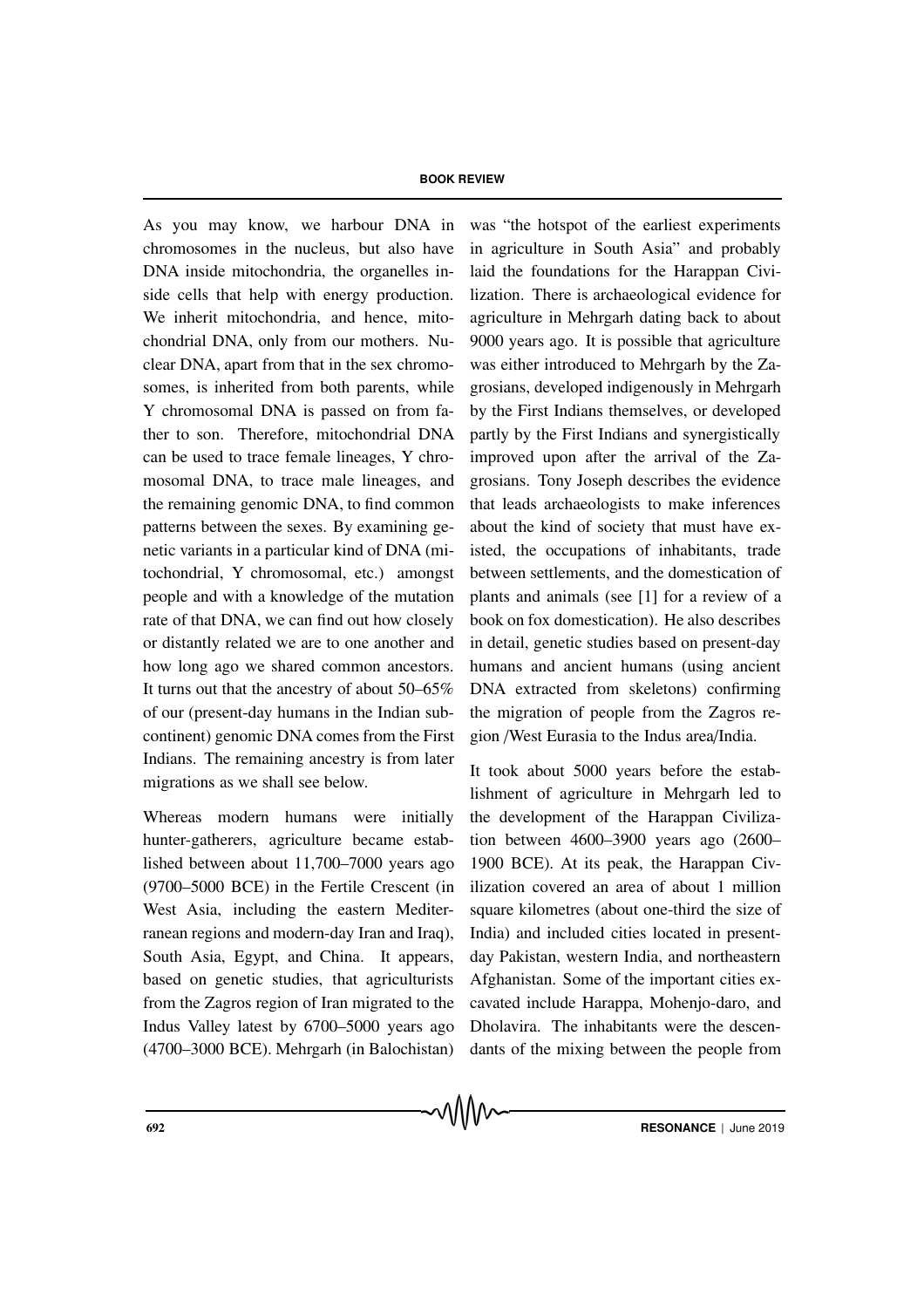the Zagros region and the First Indians. Tony Joseph provides a fascinating account of the artefacts (including bangles and toys, water buffalo seals, standardized weights and measures, and 'lotas' in toilets that every house seemed to have had!), customs, and city planning in the Harappan Civilization, and trade links with other civilizations. A sticky issue has been that of the language that was spoken in the Harappan Civilization since the script has not yet been deciphered. However, based on the genetic and archaeological findings of the connection between the Zagrosians and the Harappan Civilization, it is possible that the former brought a Mesopotamian language with them, possibly a Proto-Elamite language. Elamite is extinct now but is related to Brahui, which is spoken in parts of Balochistan and is also related to the Dravidian languages of India. I urge you to read the book and, perhaps, other references in it to understand the reasoning behind this hypothesis, based on linguistic comparisons and shared myths and artefacts. It is thought that pastoralists brought proto-Dravidian to southern India about 4800 years ago (2800 BCE) even before the peak of the Harappan civilisation. Proto-Dravidian/Dravidian languages might have been further strengthened as the inhabitants of the Harappan Civilization moved south later when the civilisation decayed and collapsed (likely due to a long drought; Jared Diamond's *Collapse* [2] also provides insights into the collapse of civilisations, especially due to environmental changes).

Austro-Asiatic language (represented by the Munda and Khasi language subfamilies in India) speakers probably arrived in India about 4000 years ago (2000 BCE) or later, at a time when the Harappan Civilisation was beginning to collapse, and share some genetic ancestry with southeast Asians. The Tibeto-Burman language (also including the Meiti and Tani languages in India) speakers share some East Asian genetic ancestry, and they had also arrived in India by about 2000 BCE. Contact with the Chinese civilization, migrations of Austro-Asiatic and Tibeto-Burman language speakers through northeastern India and trade between civilizations also seem to have led to hybridization between Chinese and Indian rice, leading to a boost in productivity. Unfortunately, there is not a lot of detail in this book on the lineages of people who spoke Austro-Asiatic and Tibeto-Burman languages.

Tony Joseph then details the last large-scale migration to India, by the Indo-Europeanlanguage speakers, who called themselves 'Aryans'. Genetic studies, by analysing ancient DNA from different regions and at different times, showed that these Indo-Europeanlanguage speakers migrated from the Steppe in Central Asia more recently than 4000 years ago. They were pastoralists and were the descendants of the Yamnaya after the Yamnaya had mixed with other populations. The Yamnaya were dependent on horse-drawn wagons on wheels and had migrated to Europe earlier, about 5000 years ago (3000 BCE), and had replaced the earlier inhabitants and languages of Europe. The 'Aryans' are thought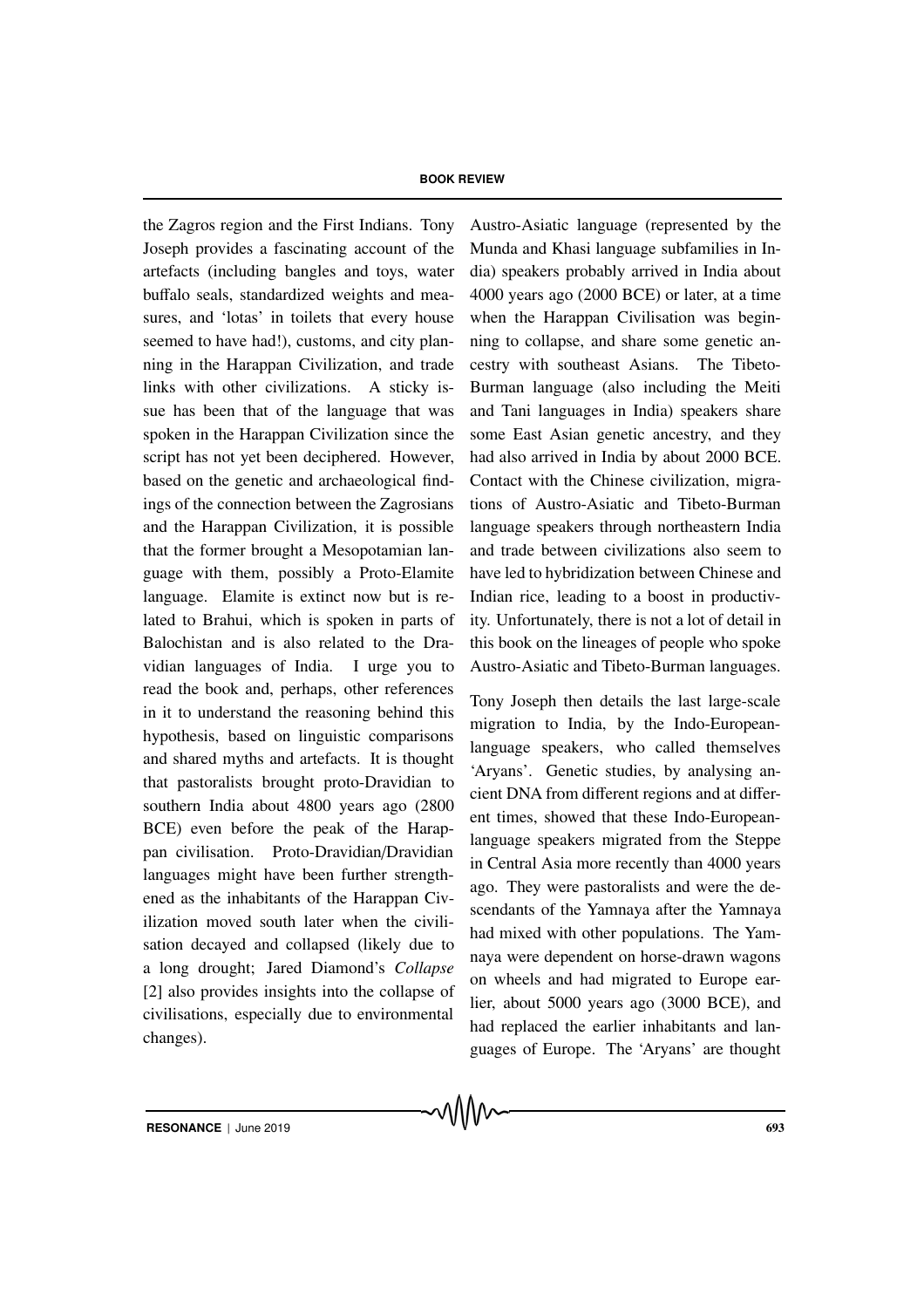to have reached the Indian subcontinent during the decline of the Harappan Civilisation, about 3800 years ago (1800 BCE). They mixed with the Harappan people, giving rise to the genetic lineages (found among present-day Indians) called the Ancestral North Indians (ANI). While the ancestry of about 50–65% of whole genomes of most populations in India comes from the First Indians, 70–90% of present-day mitochondrial DNA lineages are descended from the First Indians, and only 10–40% of present-day Y chromosomal haplogroups are descended from the First Indians. Such differences in ancestry between different kinds of DNA result from sex-biased dispersals. If females move into an area and mate with the males there, their male and female offspring will inherit genomic DNA from both the female and male parents equally, but both male and female offspring will inherit mitochondrial DNA of their mothers (the migrating females in this case). The male offspring will inherit the Y chromosomal DNA of their fathers. The ancestry of the Y chromosomal DNA in the population will not change irrespective of whether the new females were more successful or not than the resident females at securing matings. However, if the new females were more successful than the resident females at securing matings, the mitochondrial DNA ancestry in the population will change, reflecting the migrating females' contribution. Conversely, if a migration is primarily through males and those males are more successful at obtaining matings, the mitochondrial DNA ancestry will not change, but the Y chromosomal ancestry will reflect the contribution of the new males. Thus, only 10–30% of the present-day mitochondrial DNA lineages in the Indian subcontinent have arrived after the arrival of the First Indians, while the majority of the present-day Y-chromosomal haplotypes have arrived through subsequent migrations. Based on this and the identities of the Ychromosomal haplotypes, the migration from Central Asia seems to have been male-driven, and these males were highly successful in spreading their genes. There have been multiple other subsequent migrants, from Alexander's army to the British, after the 'Aryans', but these migrations have not left a large imprint on the population genetic structure of the country.

The Harappans moved east and south with the decline of their civilisation. In southern India, they mixed with the First Indians who were already there and gave rise to the lineage called the *Ancestral South Indians* (ASI). Populations in India today have different extents of ANI and ASI ancestry. Tony Joseph also discusses the practices of the Harappans and the Indo-Europeans and the connect and disconnect with the Vedas. An Epilogue provides a subjective commentary on the origin of caste and some takeaways from the book.

The author makes an analogy between the population genetic structure of India today with a pizza – the First Indian ancestry forms the base, which is unequal in thickness, the Zagrosian-First Indian mixing forms the sauce (that spread across India), the Indo-European ancestry forms the cheese (sprinkled more towards the north than the south), and other mi